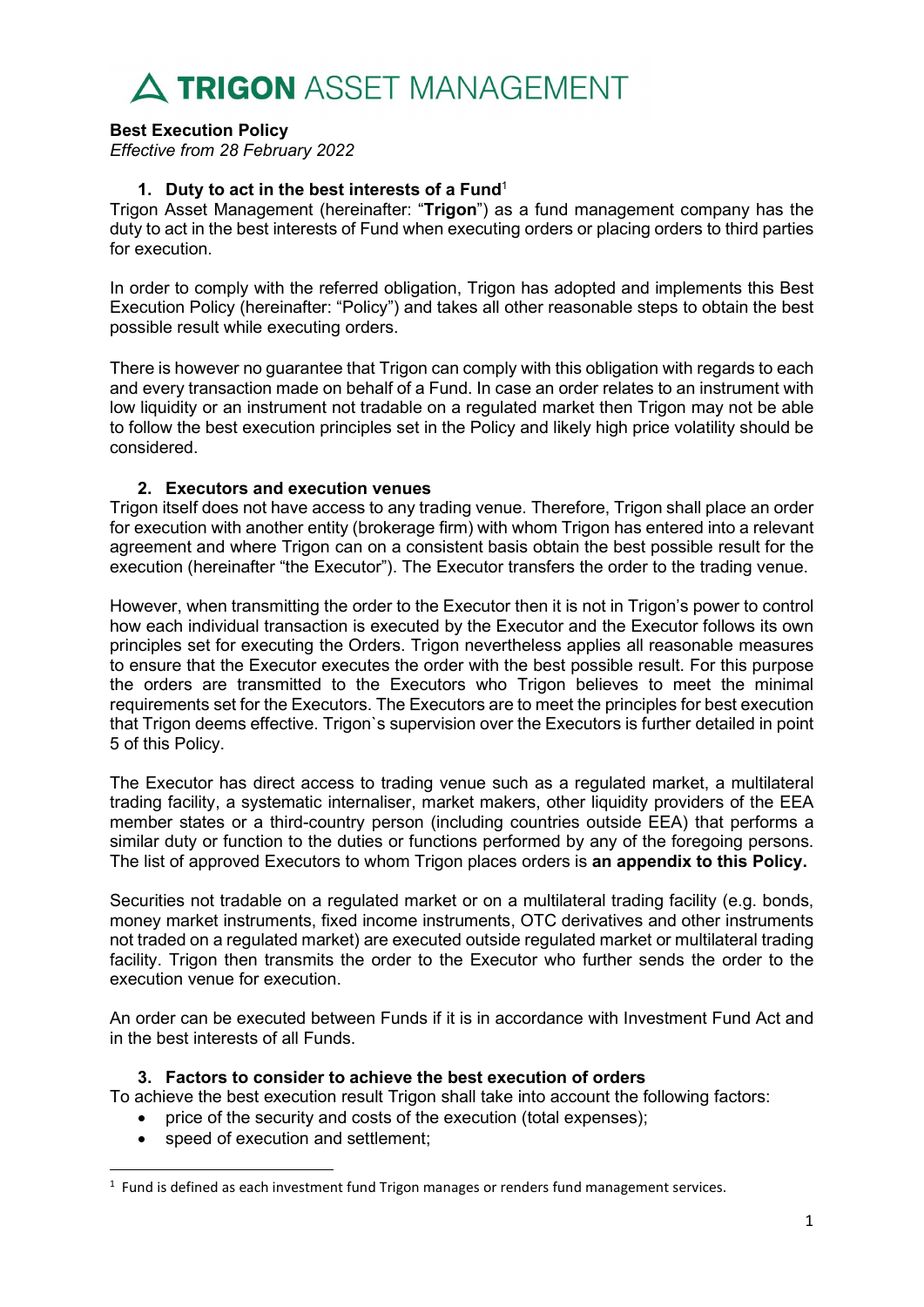- likelihood of execution and settlement;
- size and nature of the order (its effect on the market); and
- any other consideration relevant to the efficient execution of the order (including liquidity and the effect that the order could have on market price).

The most important factor for some orders could for example be the speed of execution whereas for other orders with illiquid financial instruments the fact of execution may itself constitute the best execution.

When evaluating the relative importance of the factors referred to in the previous paragraph Trigon shall take into account the following criteria:

- the objectives, investment policy and risks specific to the Fund, as indicated in fund rules;
- the characteristics of the order;
- the characteristics of the financial instruments that are the subject of that order; and
- the characteristics of the execution venues to which the order can be directed.

Normally, an important weight of an order is placed on the total consideration of the order, representing the price of the financial instrument and the costs related to execution, which shall include all expenses incurred which are directly related to the execution of the order, including execution venue fees, clearing and settlement fees and any other fees paid to third parties involved the execution of the order. In addition to total consideration of the order, the best possible result may also be determined based on the full range and quality of the service of the Executor.

Where an order can be executed through a single Executor it is assumed that Trigon has satisfied its best execution obligation when placing the order to the referred Executor.

When there is more than one competing Executor that are capable of executing an order and with whom Trigon has entered into a relevant agreement, Trigon shall assess and compare the results for the Fund that would be achieved using each of the Executors. Thereby, Trigon shall take into account Trigon's own commissions (if any) and costs for executing the order on each of the eligible Executors. Trigon shall not structure or charge its commissions in such a way as to discriminate unfairly between Executors.

### 4. Execution of orders

### 4.1. General principles

Trigon shall execute orders on behalf of Funds promptly and impartially.

Otherwise comparable orders shall be carried out sequentially and promptly unless the characteristics of the order or prevailing market conditions make this impracticable, or the interests of the Fund require otherwise.

Depending on the size of the order, characteristics of the order or general market conditions and if it is in the interests of the Fund then the orders can be executed or transmitted for execution in parts or their execution may be postponed.

### 4.2. Aggregation and allocation of orders

Trigon may aggregate orders with other orders and the Executors to whom the orders are transmitted may aggregate the orders with other orders according to the rules of the execution venues and their own internal principles.

Orders may only be aggregated by Trigon if Trigon believes that it is unlikely that the aggregation of orders will work to the disadvantage of any Fund whose order is to be aggregated. Even if it is unlikely that the aggregation of orders is disadvantageous for the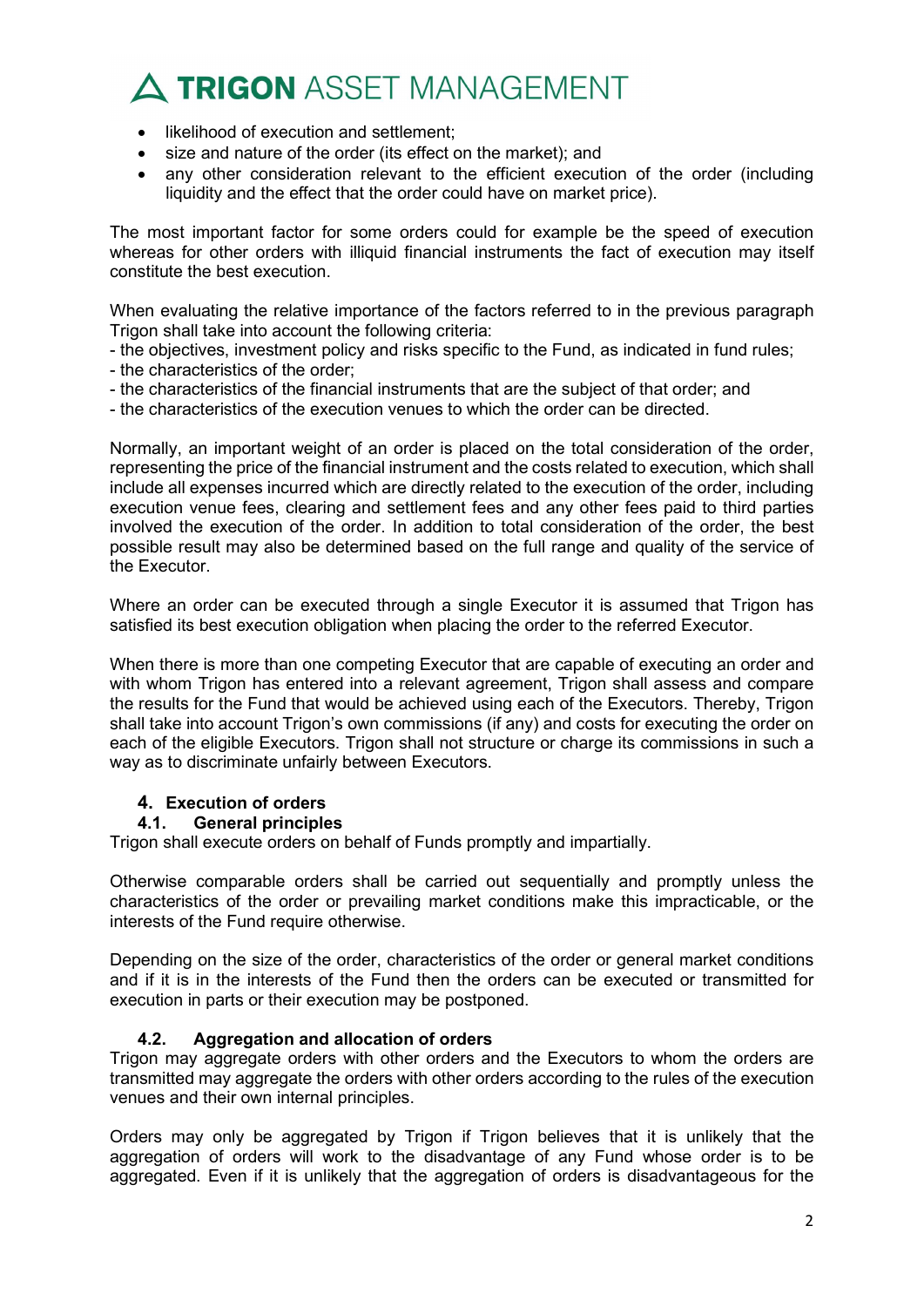Fund, the Fund must take into account that in certain cases when executing a particular individual securities transaction the aggregation may be less favorable for the Fund than if the order was executed separately.

Aggregated order shall be allocated based on the initial orders and applicable average price (pro-rata).

If an aggregated order is executed partially, no Fund shall be given preferential treatment when allocating the order. In such case all shall be treated equally and the order shall be allocated to Funds pro rata with the initial order (rounding up to the nearest trading lot is allowed).

In certain situations it might be unreasonable to allocate the order pro rata (e.g. when pro-rata allocation would be economically unreasonable or when a Fund would accordingly receive an unreasonably small amount of securities; due to different investment strategy of the Funds). In such situations Trigon may disregard the rule of *pro rata* allocations but will still strictly follow the principle that all Funds should be treated fairly.

If Trigon aggregates Fund`s order with an order made on Trigon`s own account or employees personal transaction and the order is partially executed, as first priority the order shall be allocated to the Fund and only then to Trigon/employee. Only in case Trigon is capable of proving that it was the only way that the order could be executed in such good terms or the only way that the execution of the order was possible at all, the allocation of the order could be done pro-rata.

Each non-pro rata allocation must be motivated, documented and the allocation should be reviewed by the compliance officer.

### 5. Supervision of Executors

In determining whether an Executor is likely to enable Trigon to obtain the best possible result among others Trigon shall consider:

- Whether the Executor itself is subject to best execution requirements valid in the European Union;

- Whether the Executor has undertaken in the agreement entered into with Trigon to comply with any or all of the best execution requirements:

- Whether the Executor can demonstrate that it delivers a high level of execution quality and has appropriate execution arrangements in place.

In case the Executor has not implemented a relevant best execution policy (e.g. non‐EU service providers), it should still comply with minimum requirements relating to acting in the best interests of the Funds and Funds` order execution. When placing orders with such Executors, Trigon shall provide specific instructions to the entity and exercise additional control over how its orders are executed, in order to meet its own obligation to achieve the best possible result.

Trigon assesses the capability of the Executors to achieve the best possible result and the effectiveness and quality of execution on an ongoing basis. In case of any deficiencies, Trigon does its best to eliminate the deficiencies.

#### 6. Review of the Policy

The Policy is reviewed and updated at least once a year or more often, if Trigon finds it necessary. The Policy is available on Trigon's web page www.trigoncapital.com and at the location of Trigon.